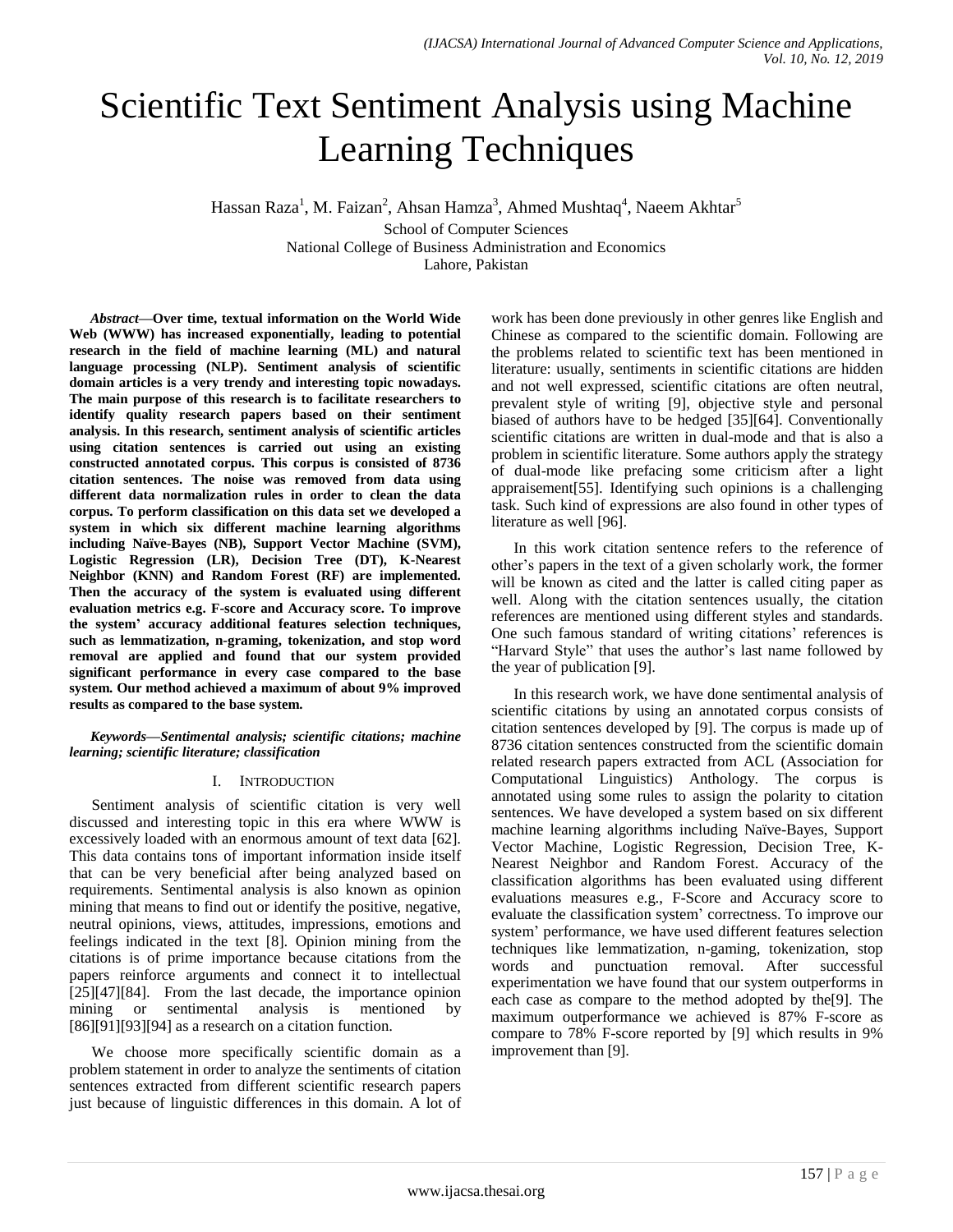# II. LITERATURE REVIEW

To carry out this study, literature review is held out to analyze the current state of the domain. In the last couple of years, the interest towards the research in sentimental analysis has been increased for different domains but less work has been done on the scientific literature due to some problems mentioned above.

Sentimental classifiers can be developed using two machine learning approaches named Supervised and Unsupervised learning [50]. The most famous approach to build a classifier is supervised learning. In supervised approach, the classifier requires labeled training data. Yet the training data is to be annotated using manual or automatic approaches on the basis of some predefined rules. Using predefined rules the citation sentences are annotated as positive, negative and neutral. For the purpose of annotations, human annotators are required. While in the case of an unsupervised approach, there is no need for labeled training data. Instead, there is a need for sentiment lexicon to assign polarities to citation sentences. This approach is very difficult because it requires different varieties of a lexicon for different genres. From the literature review, we found that many researchers used supervised while others relyied on unsupervised approach.

Author in [23] worked on automatic citataion classification. Another work has been done in order to analyze the behaviors of authors, readers of research papers in the scientific field by [39]. The analysis was regarding the authors of research papers, how they frame their citations, how readers become interested in the citations of authors and how these processes contribute towards the maturity of Natural Language Processing (NLP). For the sake of analyzing the contributions and purpose of citations based on behavioral analysis, authors classify their data using two different schemes [20]. They prepared the data set of citation sentences extracted from 52 papers from ACR (Anthology Reference Corpus) and annotated the data set using some guidelines based on ACR [16]. They used core aspects of prior citation based on annotation schemes mentioned by [30][31][94][95]. BRAT Tool was used to perform the annotations [85]. They used the Random Forest classifier implemented using Sickit-learn [101]. The major reason of choosing this classifier is its ability to perform effecient for larger feature sets [21][98]. Structural features and grammatical features were used for the classification [28][30][31]. They compared their evaluation results with [89]. Their method with different features shows salient behavior of writers, readers and domain. We have also used a supervised learning approach and developed a system in which multiple machine learning classifiers are implemented. As input, our system takes corpus consisted of labeled citation sentences, to performs classification and also evaluate the classification accuracy of the system. To Increase the efficiency and system accuracy, we have applied different features selection techniques in the data pre-processing phase. Our data set consists of a huge set of citation sentences. Our system performed better than [9].

While processing the citations, finding the implicit citation is also a problem and this problem was addressed by [63]. In

their work, the major goal was to identify the implicit citations with the help of improving citation context detection methods [63]. As the research work by [10] was restricted up to the detection of the author's sentiments towards citation reference. In order to create a summary of reference citations, text data may also helpful [72]. Mostly the negative opinions are appeared in explicit citations [10]. [81] claimed that researchers only read 20% of the papers to get the desired information. Different authors have different intentions towards the citations. The intentions of the author were classified using manually constructed and compared cuephrases against citation context [90]. Citations' context detection is also helpful for creating summaries of different research topics that can support researchers to get a detailed and convenient view of papers [72]. The importance of citation context can also be felt from the fact that all the information retrieval systems that incorporate the concept of citation context have better retrieval effectiveness [73]. The authors developed a system in which data set prepared by [12] and [10] were tested using the method from the work of [72]. The data set consisted of 852 papers from ACL Anthology. To boost up the efficiency and accuracy results of the system authors applied some new classification features like sentence features and sentence similarity measures. The accuracy of the system was evaluated and find out that the system performed better. Our approach is totally different in which we have used new and different classification algorithms and different features have been used by us to improve the system accuracy scores. And our system outperformed the state of the art.

Another work is done in the domain of sentimental analysis which is not in English, Chinese or scientific domain but specifically in the Urdu domain [59], as very less work was done in the Urdu language [56]. They used the data set based on Urdu reviews related to movies, politics, mobile, dramas and miscellaneous domains extracted using scrapers as well as manual. The data set was then classified using different types of supervised learning classifiers and compare their results with each other.

Author in [67] used labeled data for the purpose of classification, they preferred the supervised learning approach. For the purpose of classification, the Naïve Bayes classifier is used. In this work, they have used a dataset of movie reviews. The reviews were classified as positive or negative based on their ratings. After the experimental evaluations, the system achieved an accuracy score of 83%. We have followed a totally different approach in this work as our method is based on the scientific domain. Our approach is comprised of not only one classifier as well as our system accuracy score is better than [67].

Another work following the supervised approach is done by [96]. They have developed a system that distinguishes between sentence-level as well as contextual polarity. In this work, their data set was comprised of 8984 sentences extracted from 425 documents. Their method gave 76 % accuracy.

In sentimental analysis, researchers used semi-supervised and unsupervised learning approaches. The importance of the ML approaches is based on the need and specific scenario. In the sentiment analysis of English text, the impact of an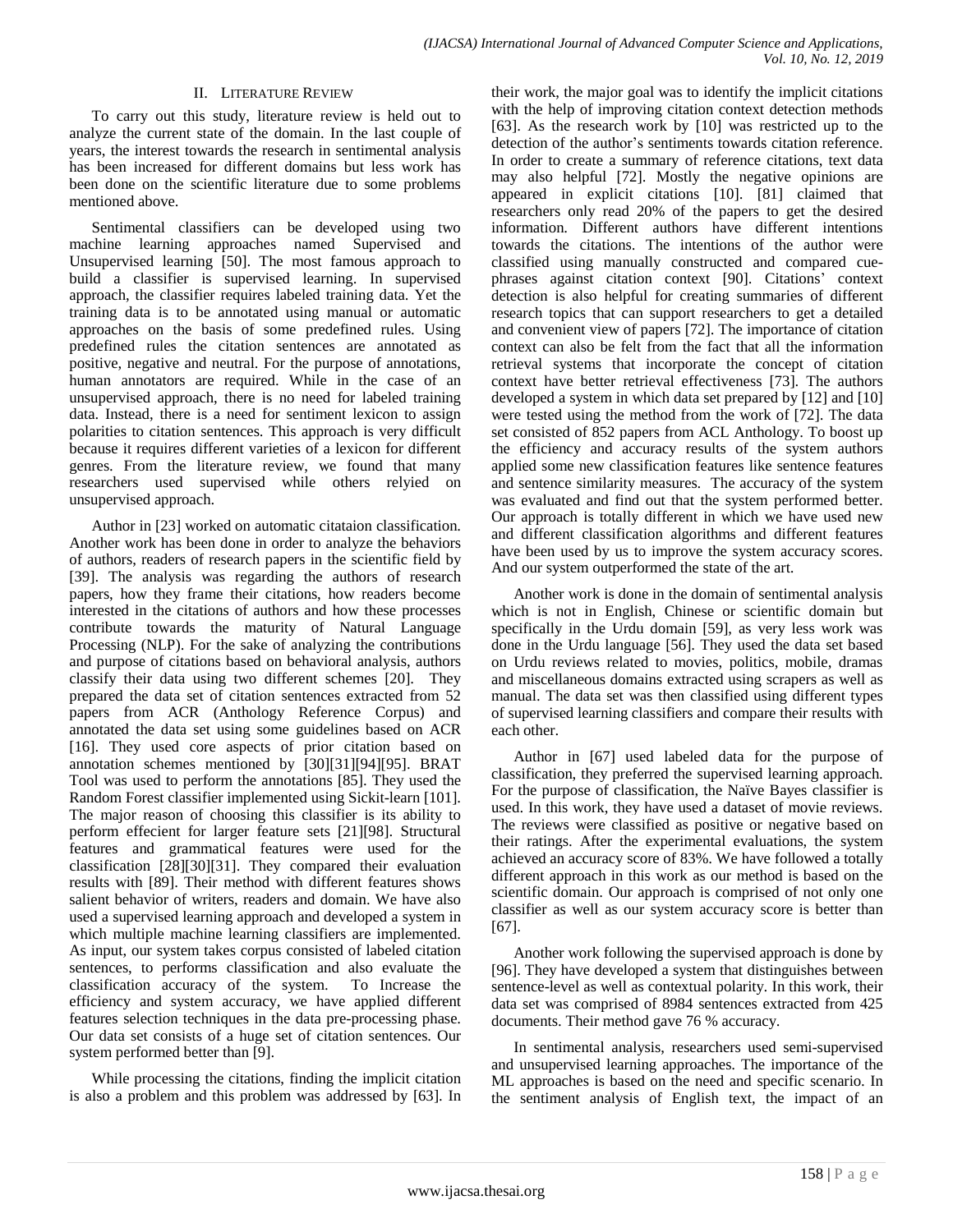adjective in sentence is of potential effect. First, there should be the identification of adjective orientation in a sentence. The orientation of adjectives will decide the state of a sentence whether should be positive or negative. One such work that contributed towards the identification of adjective orientation is done by [28] and they followed the unsupervised approach. They presented a method for identifying adjectives' semantic orientation in a sentence. They suggested that orientation' information depends upon the conjunction between adjectives, where AND refers to similar conjunction e.g. "Fair and Honest" while BUT refers to different orientation e.g. "Simple but popular". They used a well-known lexicon named Wall Street Journal Corpus for extracting the conjunctions of adjectives. For the sake of determining orientation, they used a log-linear model and achieved 78% accuracy of the system. Similar work was done by [92] following the unsupervised mechanism, also worked on the orientation of words. They found out the estimated Point Mutual Information of each phrase to calculate semantic orientation and the system achieved an accuracy score of 74%. [92] extracted the sentences that contain adjectives using the POS tag pattern lexicon. They found that the large size of lexicon can be better to achieve outperform classification results.

One such work is presented by [87] in which expansion towards the lexicon is considered by using the concept of text position. They used the position of text in order to expand lexicon to get better-classified results. They used the concept of assigning weights to the parts of the text. They tend to assign more weight to more subject-oriented part while less weight to the less subject-oriented part. This method achieved an accuracy score of 65%, later they found that this technique is not as efficient as they expected. The authors expanded the lexicon by measuring the co-occurrence of words inside the sentence. For the classification of data semantic orientation of each sentence is calculated, and by applying the density estimation positive and negative polarities are assigned to sentences. This system achieved an accuracy score of about 90%.

# III. METHODOLOGY

The purpose of the methodology is defined in this section. Our methodology is depicted in Fig. 1. First of all, we used the annotated dataset prepared by [12] mentioned in section V. We used python based machine learning library named Scikit-Learn [68] for implementing the system**.** Scikit-Learn is a wellknown machine learning library tightly integrated with Python language and provides easy-to-interact interface [68]**.** First of all our system reads the data stored in the file having(Tab Separated Values) format. After reading, preprocessing phase is applied to clean and prepare the data for the use of machine learning algorithms. Directly text data cannot be given to machine learning algorithms, it should be converted into a suitable type. Using Scikit-Learn module named "count vectorizer", the text data firstly convert into numeric format and prepare the matrix of tokens count, now the data is ready for machine learning algorithms. Then 60% of data is splitted randomly to train the classifier and 40% for testing the classifier' accuracy. We perform our experiments in two phases, firstly we just apply N-grams (Length 1-3) features on data and compute accuracies using equation (1) and equation (2). Secondly, in order to improve the accuracy scores, we

apply other features like(stop words & punctuation removal, lemmatizationnm, etc.) along with n-grams and then again compute the accuracies. The latter approach helps to reduce the noise and complexity of the data. Thirty iterations of each experiment were conducted to compute average results and a total of six experiments were performed. After computing the accuracies of each phase, we then select the best feature which is giving the best result and which classifier is better in a specific scenario.



Fig. 1. Step by Step Flow of System Working.

# IV. EVALUATION METRICS

The evaluation of any research product decides the status and quality of that specific research work. This section briefly describes the metrics used to evaluate the sentimental analysis system we developed. The performance of sentimental analysis system is evaluated by computing the accuracy of the classification results given by the system. Accuracy of the system is to be mentioned in the form of some units that include F-score and Accuracy score. In our evaluation phase, we have calculated both Macro-F Score as well as Micro-F Score. Where FP is considered an error of type-1 and FN is considered an error of type-2. F-score is commonly used, a harmonic mean between precision and recall.

$$
\text{Fscore} = (1 + \beta^2) \frac{\text{Precision} * \text{Recall}}{\beta^2 * \text{Precision} + \text{Recall}} \tag{1}
$$

$$
Accuracy = \frac{TP+TN}{TP+FN+FP+TN}
$$
 (2)

# V. CORPUS CONSTRUCTION

As mentioned earlier, we have used the data set prepared by [9]. However, we are going to highlight the process of corpus construction. As the authors restricted themselves to the field of computational logistics**,** they preferred to use the ACL (Association for Computational Linguistics) anthology mentioned by [16][29]. This digital archive contains journal and conference papers in PDF format since 1965 [15]. At the time of work done by the [9] the archive contains about 21,800 papers. The ACL anthology neither provides fully machinereadable text nor citation information that was a problem so this problem was solved by the resource of ACL anthology that provides the paper text converted from PDF using automated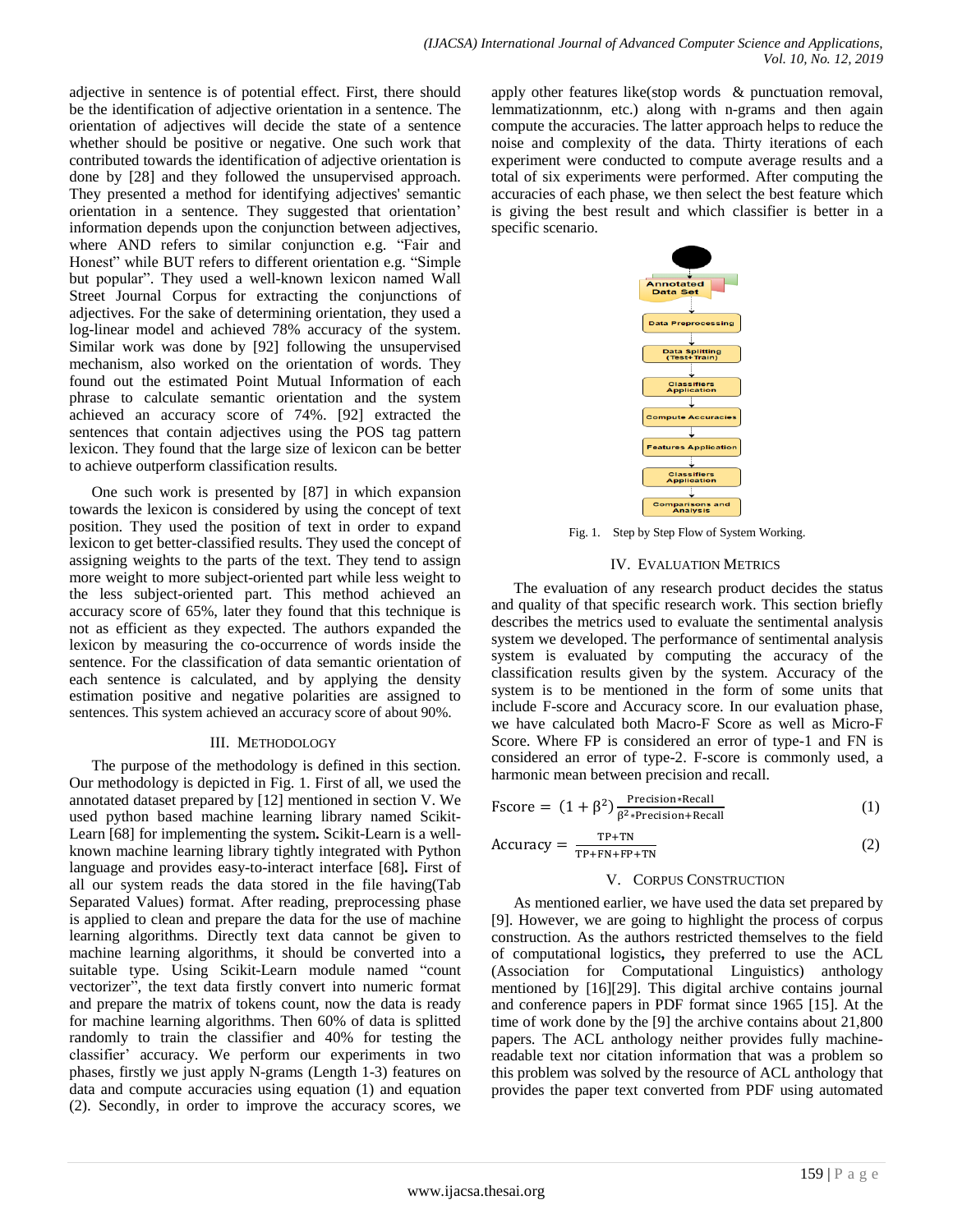tools. The detailed corpus data is consists of 8736 citation sentences.

# *A. Citation Sentiment Annotations*

Data annotation was done according to some defined rules. Citation sentences are classified into 3-classes positive, negative and neutral. The guidelines used for the annotation are as follows:

#### *B. Annotation Guidelines Negative*

- If direct mention of the problem or shortcoming of cited paper.
- If citing paper improves upon the cited paper.
- If citing paper gives outperform evaluation than cited paper.

Positive:

- If direct mention of the positive attribute of the cited paper.
- If citing paper not improves upon the cited paper.
- If citing paper gives not outperform evaluation than cited paper.

Neutral:

 If neither positive nor negative sentiment regarding the citation sentence is mentioned it will be tagged as neutral.

# *C. Total Annotated Corpus Statistics*

The final sentiment corpus consists of 8736 sentences which were annotated using the above-mentioned rules. Here is the statistics of the sentiment annotated sentiment corpus in Table I.

| TABLE. I. | <b>CORPUS ANNOTATION STATISTICS</b> |  |
|-----------|-------------------------------------|--|
|           |                                     |  |

| Class    | Count | <b>Percentage</b> |
|----------|-------|-------------------|
| Positive | 829   | $9.5\%$           |
| Negative | 280   | 3.2%              |
| Neutral  | 7.627 | 87.3 %            |
| Total    | 8,736 | 100 %             |

# VI. CLASSIFICATION PROCESSING

This section gives brief details about the classification process used in this paper. The classification process is comprised of multiple processes like Data Pre-processing, Features Selections and classification classifiers used are discussed in details.

# *A. Data Pre-Processing*

As mentioned in section V that corpus used for sentimental analysis classification is prepared or constructed by the [9]. This data set is comprised of a total of 8,736 citation sentences annotated as positive, negative, and neutral after applying rules. From total citation sentences, 60% of sentences were chosen randomly for training the classifier and the rest of 40% data was used for classifier' testing. The data set was cleaned to get the highest accuracy of the system. The following mentioned rules are used for normalization as shown in Table II.

|  | TABLE. II. | <b>DATA NORMALIZATION RULES</b> |  |
|--|------------|---------------------------------|--|
|--|------------|---------------------------------|--|

| N <sub>0</sub>          | <b>Original Sign</b>       | <b>Convert into</b> |
|-------------------------|----------------------------|---------------------|
| $\mathbf{1}$            | ,                          | No change           |
| $\overline{2}$          | $\ddot{\cdot}$             | No change           |
| 3                       | Λ                          | No Change           |
| $\overline{\mathbf{4}}$ | (iing, 2008)               | $<$ CIT $>$         |
| 5                       | (                          | -LRB-               |
| 6                       |                            | -RRB-               |
| 7                       |                            | -LRB-               |
| 8                       | 1                          | -RRB-               |
| 9                       | ł                          | -LCB-               |
| 10                      | }                          | -RCB-               |
| 11                      |                            | Eliminate           |
| 12                      |                            | Eliminate           |
| 13                      |                            | Eliminate           |
| 14                      | $\frac{0}{0}$              | $\sqrt{\frac{6}{}}$ |
| 15                      | <b>Successive Citation</b> | $<$ OTH $>$         |
| 16                      | $\epsilon$                 | $\mathcal{N}$       |
| 17                      | $\star$                    | ∥*                  |

# *B. Features Selection*

For the sake of developing a system for sentiment analysis, different features are provided by ML framework [67][96][54]. We have used various features e.g. lemmatization, n-grams, stop words and term-document frequency to evaluate the classifier' accuracy. Later the evaluation results will be displayed.

# *C. Lemmatization*

Lemmatization is a process of normalizing the inflected forms of words [70]. Homographic words cause ambiguity that disturbs searching accuracy and this ambiguity may also occur due to inflectional word forms [44]. For instance, words like "Talking", "Talks" and "Talked" are the inflected forms of the word "Talk". The process of lemmatization and stemming is similar with minor changes [70], while the benefits of both approaches are the same. We have applied only lemmatization and avoid stemming due to the problems of stemming process. The stemming process is worthwhile for short retrieval lists [11][27][34], while our system has to deal with large data set and processing lists so we did not apply stemming. Stemming performs normalization of inflected words by keeping different variations of words along with their derivation process [4][46][69]. The stemming process produces more potential results for the languages other than English – for example, Slovenian [71], French, modern Greek [41], Arabic [1] and Swedish [74], because other languages include less inflected form of words than English. In our case, we are dealing with the data set containing the Citation Sentences written in the English language.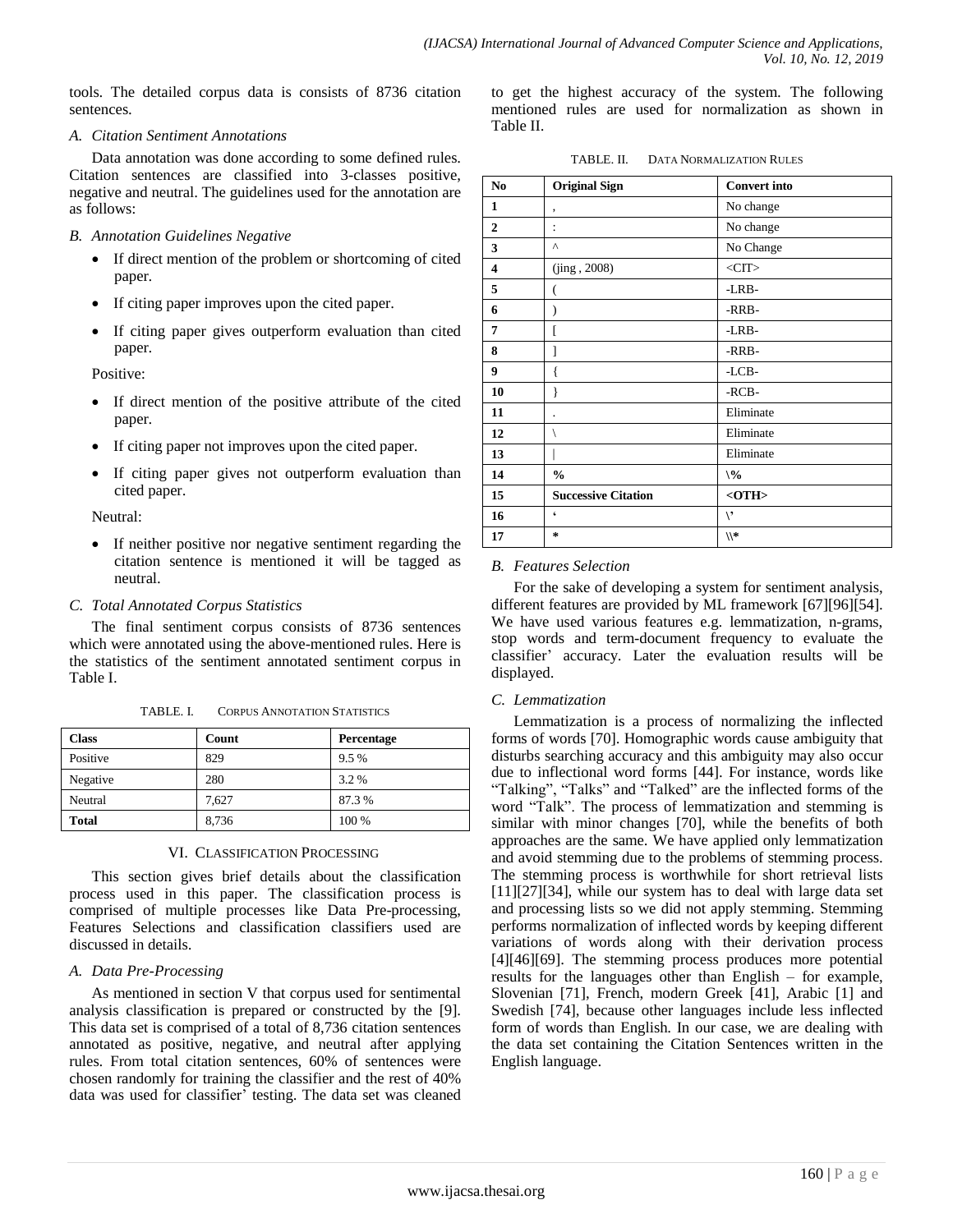# *D. N-Grams*

N-grams refer to the combination of sequenced words in a text, where n means the number of words in that combination. If the  $N = 1$ , then it means a single word in a text if  $N = 2$  then it leads to the combination of two sequenced words. We used 3 different kinds of N-grams in our classification that generate different results. The example of these N-grams with different values of N based on the sentence "I like to do research" is given in Table III.

Author in [67] claimed that uni-grams and bi-grams performed well for movie reviews data. In our work, we have applied tri-grams because tri-grams play a substantial part in scientific text [40].

# *E. Stop Words and Punctuation*

English text contains a lot of meaningless and noninformative words [52] called stop words. These are not required in classification because their presence just increase the size of data. So we applied stop words removal technique in order to cleanse the data for better and efficient classification [80]. Some research works support the stop words removal from the data set to reduce the dimensions of data [13][7][66][24][45][83], while some researchers are against the removal of stop words because these words contain sentiment information [75][57][32][33]. The earliest work that contributes to the removal of stop words by [53], in which they advised that words can be categorized into two types (i) keywords and (ii) non-keywords and the latter were called as stop words. There are also pre-compiled stop word lists such as Van, Brown [22], called classic stop or standard stop lists. Later these stop word lists are criticized for being out dated [82][52]. We have used the latest and up to date, NLTK stop words list that provides 180 plus stopwords.

# *F. Term Document Frequency*

Term document frequency refers to the count of specific words in the document [99]. We also used the concept of finding the term document using vectorizer.

# *G. Classification Classifiers*

After preprocessing and features selection the very next step is to apply classification algorithms. Many text classifiers have been purposed in literature [19][36]. We have used 6 algorithms of machine learning including Naïve-Bayes (NB), Support Vector Machine (SVM), Logistic Regression (LR), Decision Tree (DT), K-Nearest Neighbor (KNN), and Random Forest (RF).

*a) Naïve Bayes:* Naïve- Bayes is the most popular classification algorithm due to its simplicity and effectiveness [42][76]. This classifier works according to the concept of Bayes theorem [26]. It's a kind of module classifier [102] that follows the idea of probabilities for the purpose of classification. Bernoulli and multinomial are the models of naïve Bayes classifier [49][2][58], Binarized Naïve Bayes model is described by [26].

*b) Support Vector Machine:* In the world of machine learning one such supervised learning algorithm that achieves enough improvements on a variety of tasks is a Support vector machine classifier [37]. Particularly in the case of analyzing the sentiments, SVM has demonstrated good results [67][96][54][43]. In-text classification the SVM contributes towards excellent precision scores while poor recall scores while adjusting the thresholds recall scores can be adjusted [36]. Adjustment of thresholds is of vital importance, a study by [78] described the mechanism of automatically adjusting the thresholds of SVM.

TABLE. III. N-GRAM EXAMPLE

| N values | <b>Called</b> | <b>Example</b>                        |
|----------|---------------|---------------------------------------|
| $N=1$    | Unigram       | I, like, to, do, research             |
| $N=2$    | Bi-gram       | I like, like to, to do, do research   |
| $N=3$    | Trigram       | I like to, like to do, to do research |

*c) Decision Tree:* In various fields of text classification the use of decision tree classifier can be seen and analyzed [61]. Its popularity is based on the nature of classification rules that make it interesting for NLP researchers [14]. The decision is constructed by selecting the data from the data set randomly [3]. The information gain is calculated for all values and the feature with the highest information gain value becomes the tree's root [59] and the whole tree is constructed by finding the features for the next level again and again. The fast decision tree algorithm is developed by [38]. So the solution for such kind of a scenario is presented by [60].

*d) Random Forest:* [18] mentioned the importance of a random forest classifier and compared its performance with the other classifiers. [5][18] claimed that the random forest algorithm provides efficient and discriminative classification, as a result, it is considered an interesting classifier. [48][65] were the first who discussed the importance of random forest classifier in the field of computer vision. [97][79] Introduced class recognition based on random forest. [100][101] used random forest for bi-layer video segmentation, [17] used it for image classification, and [6] used it for personal identification.

*e) K-th Nearest Neighbour:* KNN is a simple and efficient classifier [88]. Called lazy learner because its training phase contains nothing but storing all the training examples as classifiers [77]. KNN requires a lot of memory while storing the training values [59]. The performance issue of KNN can also be solved by efficient estimations of parameters [51].

# VII.RESULTS

For the sake of performing the experimental task, we have used the data set mentioned in Section V. The data is labeled using positive, negative, and neutral classes using annotated rules mentioned in Section V. Different machine learning algorithms used for the classification discussed in Section VI. The evaluation metrics mentioned in Section IV (Equation 1, 2) were used to validate the system. The detailed description of the experimental results using evaluation metrics is defined in Table IV, and Table V. In these tables terms, A1, B1, C1 denotes simply unigram, bigram, trigram features while A2, B2, and C2 denote the application of unigram, bigram, trigram along with other features. Table IV shows that Overall DT using n-grams gives the best F-score in macro while RF is best in case of micro average. LR is also overall best in the micro average without applying extra features. Uni-gram plays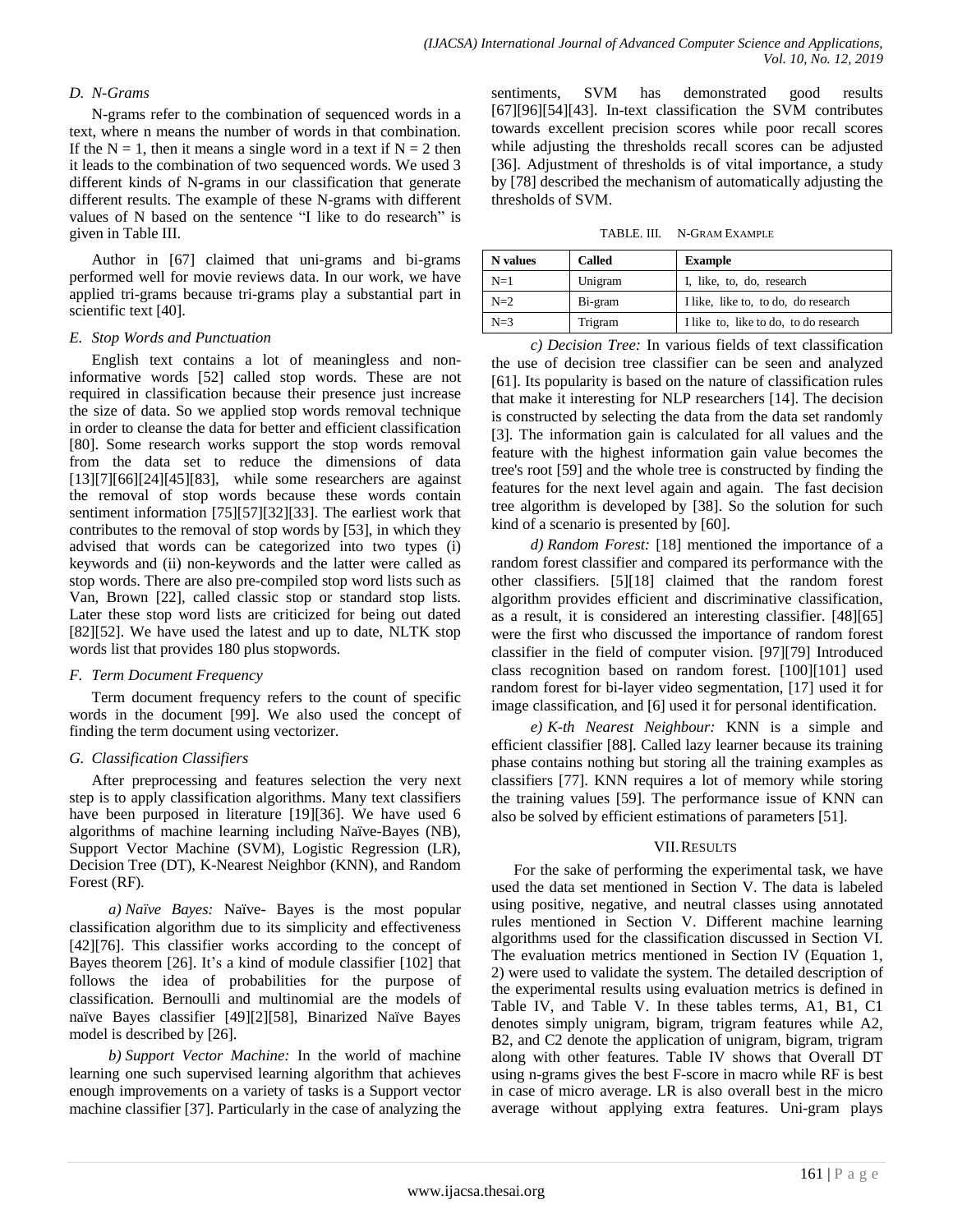support in better performance of LR and DT, uni-gram along with other features plays significant performance in NB, KNN, and RF. DT gives better performance in the case of uni-grams, bi-grams, and tri-grams. LR performance is significant in case of uni-grams only, k-th nearest neighbor outperforms in case of n-grams along with other features and give worst performs without other features while RF performs best as same as KNN. The overall discussion describes that uni-gram, bi-gram, and tri-gram without other features perform best where unigram is at first position.

Table V shows that Overall SVM, LR, and RF performed very best with the highest accuracy scores. N-grams play significant performance in NB, SVM gives the best accuracy using uni-gram, LR performance is significant in case of bigrams and tri-grams, KNN outperforms in case of n-grams without other features and gives worst performs with other features. The overall discussion describes that uni-gram, bigrams, and tri-grams without other features performs best and give significant accuracy scores.

|                 | NB                                             |                                                | <b>SVM</b>                                     |                                                | LR                                             |                                                | DT                                             |                                                | <b>KNN</b>                                     |                                                | RF                                             |                                                |
|-----------------|------------------------------------------------|------------------------------------------------|------------------------------------------------|------------------------------------------------|------------------------------------------------|------------------------------------------------|------------------------------------------------|------------------------------------------------|------------------------------------------------|------------------------------------------------|------------------------------------------------|------------------------------------------------|
| <b>Features</b> | <b>Macro</b><br><b>Scores</b><br>$\frac{6}{9}$ | <b>Micro</b><br><b>Scores</b><br>$\frac{0}{0}$ | <b>Macro</b><br><b>Scores</b><br>$\frac{0}{0}$ | <b>Micro</b><br><b>Scores</b><br>$\frac{6}{9}$ | <b>Macro</b><br><b>Scores</b><br>$\frac{6}{9}$ | <b>Micro</b><br><b>Scores</b><br>$\frac{6}{9}$ | <b>Macro</b><br><b>Scores</b><br>$\frac{6}{9}$ | <b>Micro</b><br><b>Scores</b><br>$\frac{0}{0}$ | <b>Macro</b><br><b>Scores</b><br>$\frac{0}{0}$ | <b>Micro</b><br><b>Scores</b><br>$\frac{0}{0}$ | <b>Macro</b><br><b>Scores</b><br>$\frac{6}{9}$ | <b>Micro</b><br><b>Scores</b><br>$\frac{6}{9}$ |
| ${\bf A1}$      | 36                                             | 87                                             | 37                                             | 88                                             | 49                                             | 88                                             | 49                                             | 85                                             | 33                                             | 87                                             | 44                                             | 88                                             |
| A2              | 49                                             | 83                                             | 48                                             | 87                                             | 46                                             | 87                                             | 48                                             | 85                                             | 34                                             | 87                                             | 46                                             | 88                                             |
| B1              | 34                                             | 87                                             | 31                                             | 87                                             | 46                                             | 88                                             | 49                                             | 86                                             | 32                                             | 87                                             | 44                                             | 88                                             |
| B2              | 46                                             | 79                                             | 47                                             | 87                                             | 46                                             | 87                                             | 48                                             | 85                                             | 34                                             | 87                                             | 46                                             | 88                                             |
| C1              | 36                                             | 87                                             | 31                                             | 87                                             | 44                                             | 88                                             | 49                                             | 86                                             | 32                                             | 87                                             | 42                                             | 88                                             |
| C <sub>2</sub>  | 45                                             | 77                                             | 46                                             | 87                                             | 46                                             | 87                                             | 48                                             | 85                                             | 34                                             | 87                                             | 46                                             | 88                                             |

TABLE. IV. F-SCORES AFTER THIRTY ITTERATIONS

TABLE. V. ACCURACY SCORES AFTER THIRTY ITTERATIONS

| <b>Features</b> | $NB\%$ | $SVM$ % | $LR\%$ | DT $%$  | $KNN$ % | $RF\%$                                                              |
|-----------------|--------|---------|--------|---------|---------|---------------------------------------------------------------------|
| A1              | 87     | 87      | 87     | 87      | 87      | -88                                                                 |
| A2              | 83     | 88      | 84     | 87      | 86      | -88                                                                 |
| <b>B1</b>       | 87     | 88      | 88     | -87     | 87      | 88                                                                  |
| B <sub>2</sub>  | 79     | 88      | 85     | 87      | 86      | -88                                                                 |
| C1              | 87     | 88      | 88     | 87      | 87      | 88                                                                  |
| C <sub>2</sub>  | --     | 88      | 86     | 87<br>. | 86      | -88<br>.<br>$\sim$ $\sim$ $\sim$ $\sim$ $\sim$ $\sim$ $\sim$ $\sim$ |

# VIII. CONCLUSION

In this research work, we presented a sentiment analysis system for scientific text. We have used different machine learning classifiers namely NB, SVM, DT, LR, KNN and RF along with different features to process the data and optimize the classification results. Experiments are performed on the data set prepared by the [9]. Data set is partitioned into training and testing sets according to the ratio of 60:40 and. Accuracies of the classifiers are computed by using various evaluation metrics like F-score, and Accuracy score. The results show that SVM performs better than other classifiers. After SVM Naïve Bayes performs well. In the case of the macro average, the performance of SVM classifier is best while computing Fscore, and accuracy measures while the random forest is best in case of micro average. Uni-grams, bi-grams, and tri-gram features performed very well and support the classifiers to achieve highest accuracy scores.

We compared our findings with [9] in the experimental phase based on different features. We used the n-grams approach together with the lemmatization process to reduce the data dimensions as the latter approach was not applied by the [9]. Table VI describes the comparative analysis of our work and the work of [9].

The author of [9] used NB and SVM classifier and compute the accuracies of the system using an F-score. In this paper, we have implemented six classifiers LR, DT, KNN, and RF including NB, SVM used by [9]. We computed the accuracies by increasing the number of evaluation metrics F-score and accuracy including F-score used by [9] to evaluate the accuracies with the base system. Our results showed significant improvement like in the case of Naïve Bayes using uni-gram feature we achieved micro-F 87% while the base system described the result of micro- $F = 78%$  and our results are approximately 9 % better.

Macro-F scores using uni-gram mentioned in the research work of [9] is 48% and we achieved the macro- $F = 49%$  by reducing the data dimensions by using the lemmatization process and stop words removal mechanism. Based on bi-gram and tri-gram features our system achieved the same result of micro- $F = 87\%$ . The micro- $F$  of [9] based on bi-gran and trigram features decreased from 78% to 76%. In our case, the micro-F based on bi-gram and tri-gram features increased by 11 %. While in the case of bi-gram and trigram research work of [9] showed the macro-F score of 47%, where our method achieved a macro-F score of 46% using bi-gram and 45% using tri-gram. Overall using Naïve Bayes classifier [9] work achieved maximum of (micro-F score  $= 78\%$ , macro-F score  $=$ 48) while we improved our results to extant and achieved maximum of (micro- $F = 87\%$ , macro- $F = 49\%$ ) that shows the significant improvement of our work.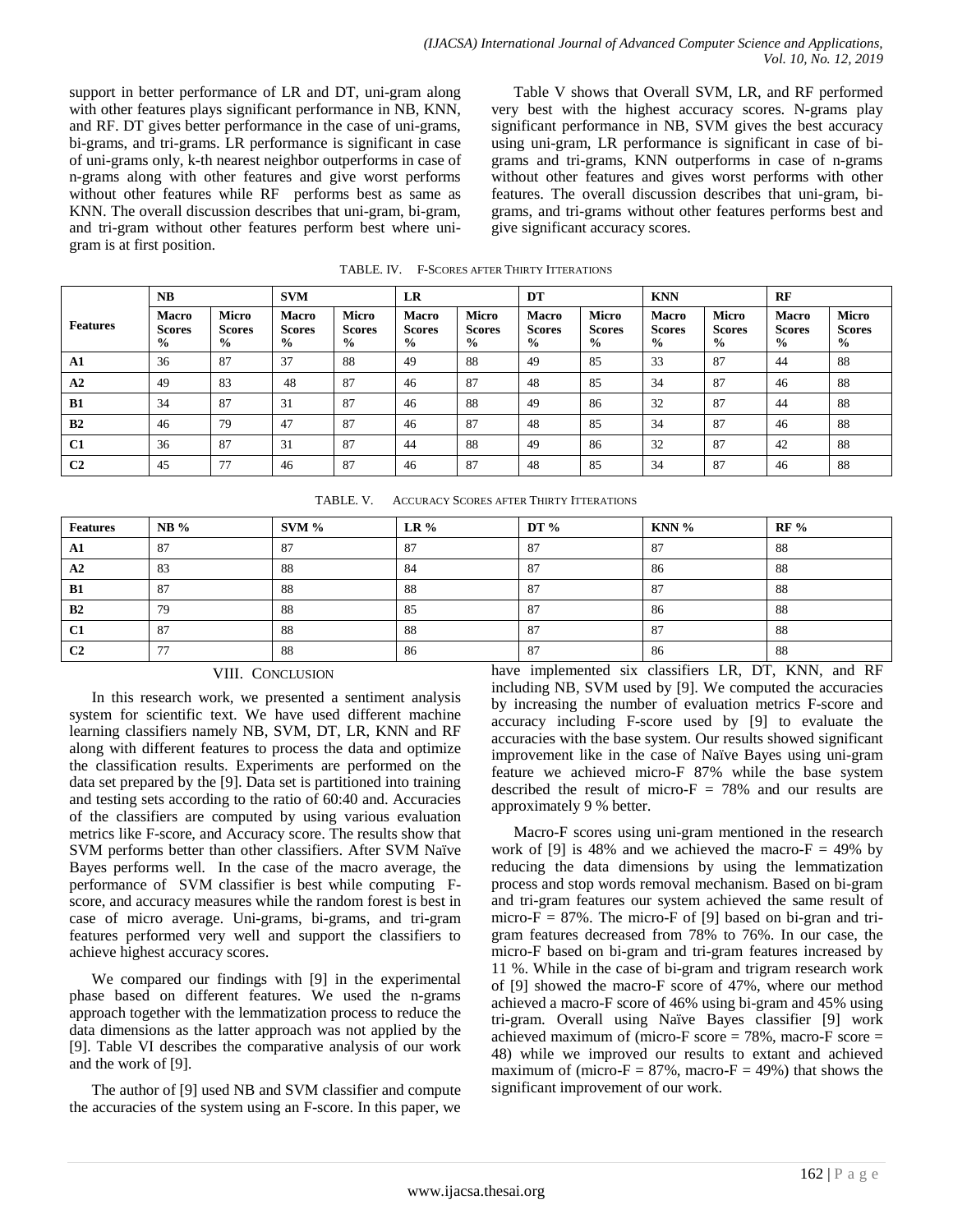| COMPARATIVE ANALYSIS OF OUR WORK WITH [9]<br>TABLE. VI. |  |  |
|---------------------------------------------------------|--|--|
|---------------------------------------------------------|--|--|

| <b>Characteristics</b>         | [9]  | <b>Our Method</b> |
|--------------------------------|------|-------------------|
| Classification algorithms used |      | 6                 |
| Evaluation metrics used        |      |                   |
| Naïve Bayes F-scores           | 78 % | 87%               |
| <b>SVM F-scores</b>            | 86 % | 88 %              |

The second classifier used by the [9] is SVM. We also implemented SVM based on the same features and our results outperform [9]. In the case of using uni-gram, bi-gram and trigram features in SVM classifier the author [9] reported the micro-F =  $86\%$  and our result with micro-F =  $88\%$  for unigram and shows the significant improvement.

We also implemented other classifiers like DT, LR, KNN, and RF and achieved significant results. LR and DT performed well. In the case LR, we achieved the micro-F score = 88% and for DT micro-F score  $= 87\%$  and for both macro-F score  $=$ 49%. If we compare this result with [9] results than the Fscores show the improvement of approximately 2% for macro-F scores for both LR and DT and approximately 10% for micro-F-score of LR. KNN and RF classifiers give improved results than [9] in the case of an F-score micro average with the improvement of approximately 10 %.

#### ACKNOWLEDGMENT

First of all, authors would like to thank Almighty Allah for His grace and blessings. Authors would also like to pay thanks their parents, friends and colleagues for their support and encouragement.

#### **REFERENCES**

- [1] Abu-Salem, H., Al-Omari, M., & Evens, M. W. (1999). Stemming methodologies over individual query words for an Arabic information retrieval system. Journal of the American Society for Information Science, 50(6), 524-529.
- [2] Aghila, G. (2010). A Survey of Na\" ive Bayes Machine Learning approach in Text Document Classification. arXiv preprint arXiv:1003.1795.
- [3] Ali, J., Khan, R., Ahmad, N., & Maqsood, I. (2012). Random forests and decision trees. International Journal of Computer Science Issues (IJCSI), 9(5), 272.
- [4] Alkula, R. (2001). From plain character strings to meaningful words: Producing better full text databases for inflectional and compounding languages with morphological analysis software. Information Retrieval, 4(3-4), 195-208.
- [5] Amit, Y., & Geman, D. (1997). Shape quantization and recognition with randomized trees. Neural computation, 9(7), 1545-1588.
- [6] Apostolof, N., & Zisserman, A. (2007, September). Who Are You?- Real-time Person Identification. In BMVC (pp. 1-10).
- [7] Asiaee T, A., Tepper, M., Banerjee, A., & Sapiro, G. (2012, October). If you are happy and you know it... tweet. In Proceedings of the 21st ACM international conference on Information and knowledge management (pp. 1602-1606). ACM.
- [8] Athar, A. (2011, June). Sentiment analysis of citations using sentence structure-based features. In Proceedings of the ACL 2011 student session (pp. 81-87). Association for Computational Linguistics.
- [9] Athar, A. (2014). Sentiment analysis of scientific citations (No. UCAM-CL-TR-856). University of Cambridge, Computer Laboratory.
- [10] Athar, A., & Teufel, S. (2012, July). Detection of implicit citations for sentiment detection. In Proceedings of the Workshop on Detecting Structure in Scholarly Discourse (pp. 18-26). Association for Computational Linguistics.
- [11] Avoy, J. (1999). A stemming procedure and stopword list for general French corpora. Journal of the American Society for Information Science, 50(10), 944-952.
- [12] Awais Athar. Citation Context Corpus. [http://www.cl.cam.ac.uk](http://www.cl.cam.ac.uk/~aa496/citation-context-corpus/)/ [~aa496/citation-context-corpus/.](http://www.cl.cam.ac.uk/~aa496/citation-context-corpus/) Accessed: 2015-05-13.2,5).
- [13] Bakliwal, A., Arora, P., Madhappan, S., Kapre, N., Singh, M., & Varma, V. (2012). Mining sentiments from tweets. In Proceedings of the 3rd Workshop in Computational Approaches to Subjectivity and Sentiment Analysis (pp. 11-18).
- [14] Ben-Haim, Y., & Tom-Tov, E. (2010). A streaming parallel decision tree algorithm. Journal of Machine Learning Research, 11(Feb), 849-872.
- [15] Bienz, T., Cohn, R., & Adobe Systems (Mountain View, Calif.). (1993). Portable document format reference manual (p. 214). Boston^ eMA MA: Addison-Wesley.
- [16] Bird, S., Dale, R., Dorr, B. J., Gibson, B., Joseph, M. T., Kan, M. Y., & Tan, Y. F. (2008). The acl anthology reference corpus: A reference dataset for bibliographic research in computational linguistics.
- [17] Bosch, A., Zisserman, A., & Munoz, X. (2007, October). Image classification using random forests and ferns. In 2007 IEEE 11th international conference on computer vision (pp. 1-8). Ieee.
- [18] Breiman, L. (2001). Random forests. Machine learning, 45(1), 5-32.
- [19] Breiman, L. (2017). Classification and regression trees. Routledge.
- [20] Chubin, D. E., & Moitra, S. D. (1975). Content analysis of references: Adjunct or alternative to citation counting?. Social studies of science, 5(4), 423-441.conference on Empirical methods in natural language processing (pp. 129-136). Association for Computational Linguistics.
- [21] Fernández-Delgado, M., Cernadas, E., Barro, S., & Amorim, D. (2014). Do we need hundreds of classifiers to solve real world classification problems?. The Journal of Machine Learning Research, 15(1), 3133- 3181.
- [22] Fox, C. J. (1992). Lexical Analysis and Stoplists.
- [23] Garzone, M., & Mercer, R. E. (2000, May). Towards an automated citation classifier. In Conference of the canadian society for computational studies of intelligence (pp. 337-346). Springer, Berlin, Heidelberg.
- [24] Gokulakrishnan, B., Priyanthan, P., Ragavan, T., Prasath, N., and Perera, A. (2012). Opinion mining and sentiment analysis on a twitter data stream. In Advances in ICT for Emerging Regions (ICTer), 2012 International Conference on, pages 182–188. IEEE.
- [25] Goodwin, J. (1980). Eugene Garfield, Citation Indexing-Its Theory and Application in Science, Technology, and Humanities (Book Review). Technology and Culture, 21(4), 714.
- [26] Gupte, A., Joshi, S., Gadgul, P., Kadam, A., & Gupte, A. (2014). Comparative study of classification algorithms used in sentiment analysis. International Journal of Computer Science and Information Technologies, 5(5), 6261-6264.
- [27] Harman, D. (1991). How effective is suffixing?. Journal of the american society for information science, 42(1), 7-15.
- [28] Hatzivassiloglou, V., & McKeown, K. R. (1997, July). Predicting the semantic orientation of adjectives.
- [29] In Proceedings of the 35th annual meeting of the association for computational linguistics and eighth conference of the european chapter of the association for computational linguistics (pp. 174-181). Association for Computational Linguistics.
- [30] Hernández-Alvarez, M., & Gomez, J. M. (2016). Survey about citation context analysis: Tasks, techniques, and resources. Natural Language Engineering, 22(3), 327-349.
- [31] Hernández-Alvarez, M., & Gómez, J. M. (2015, October). Citation impact categorization: for scientific literature. In 2015 IEEE 18th International Conference on Computational Science and Engineering (pp. 307-313). IEEE.
- [32] Hu, X., Tang, J., Gao, H., & Liu, H. (2013, May). Unsupervised sentiment analysis with emotional signals. In Proceedings of the 22nd international conference on World Wide Web (pp. 607-618). ACM.
- [33] Hu, X., Tang, L., Tang, J., & Liu, H. (2013, February). Exploiting social relations for sentiment analysis in microblogging. In Proceedings of the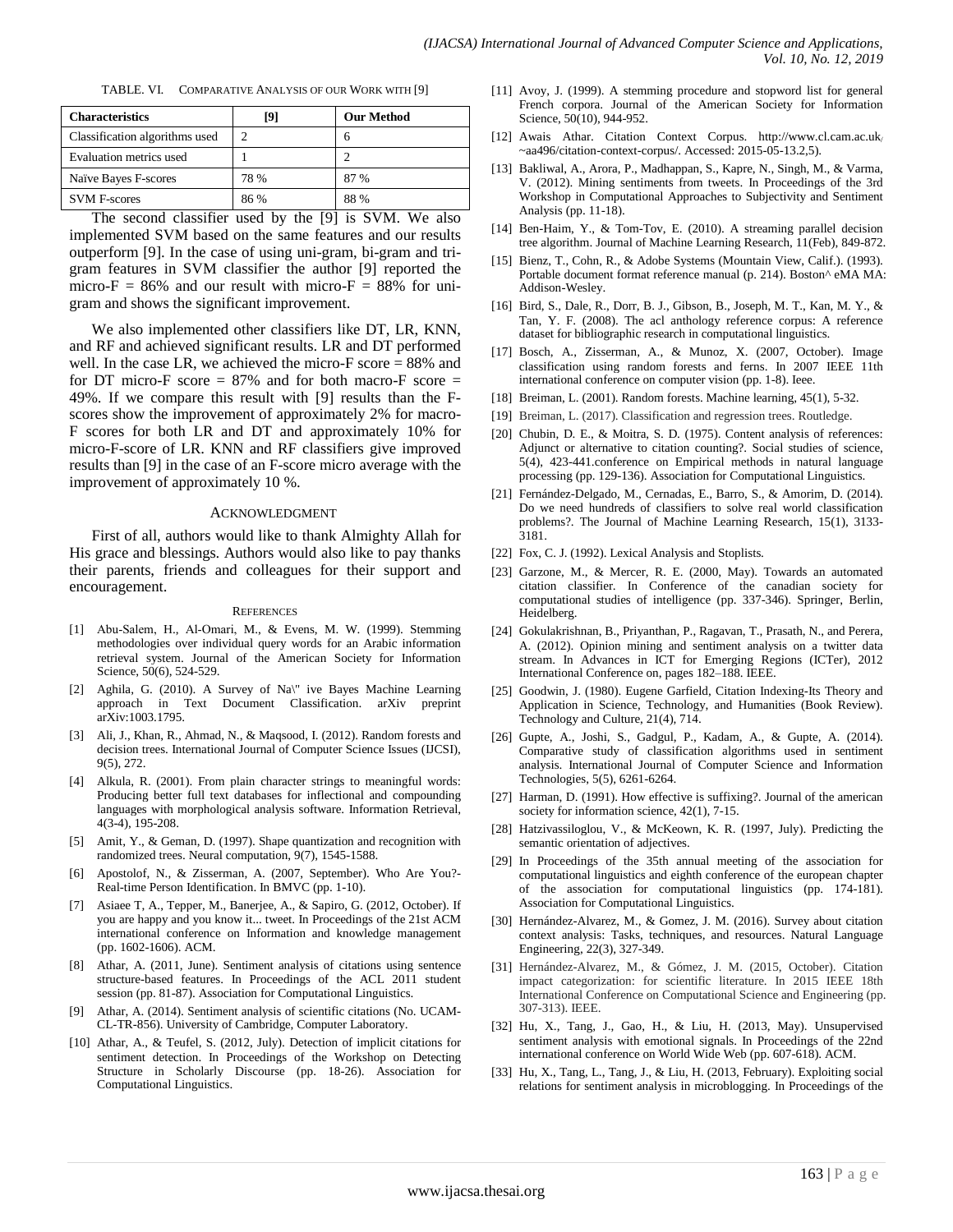sixth ACM international conference on Web search and data mining (pp. 537-546). ACM.

- [34] Hull, D. A. (1996). Stemming algorithms: A case study for detailed evaluation. Journal of the American Society for Information Science, 47(1), 70-84.
- [35] Hyland, K. (1995). The Author in the Text: Hedging Scientific Writing. Hong Kong papers in linguistics and language teaching, 18, 33-42.
- [36] Ikonomakis, M., Kotsiantis, S., & Tampakas, V. (2005). Text classification using machine learning techniques. WSEAS transactions on computers, 4(8), 966-974.
- [37] Joachims, T. (1998, April). Text categorization with support vector machines: Learning with many relevant features. In European conference on machine learning (pp. 137-142). Springer, Berlin, Heidelberg.
- [38] Johnson, D. E., Oles, F. J., Zhang, T., & Goetz, T. (2002). A decisiontree-based symbolic rule induction system for text categorization. IBM Systems Journal, 41(3), 428-437.
- [39] Jurgens, D., Kumar, S., Hoover, R., McFarland, D., & Jurafsky, D. (2016). Citation classification for behavioral analysis of a scientific field. arXiv preprint arXiv:1609.00435.
- [40] Justeson, J. S., & Katz, S. M. (1995). Technical terminology: some linguistic properties and an algorithm for identification in text. Natural language engineering, 1(1), 9-27.
- [41] Kalamboukis, T. Z. (1995). Suffix stripping with modern Greek. Program, 29(3), 313-321.
- [42] Kim, S. B., Rim, H. C., Yook, D., & Lim, H. S. (2002, August). Effective methods for improving naive bayes text classifiers. In Pacific Rim International Conference on Artificial Intelligence (pp. 414-423). Springer, Berlin, Heidelberg.
- [43] Korde, V., & Mahender, C. N. (2012). Text classification and classifiers: A survey. International Journal of Artificial Intelligence & Applications, 3(2), 85.
- [44] Korenius, T., Laurikkala, J., Järvelin, K., & Juhola, M. (2004, November). Stemming and lemmatization in the clustering of finnish text documents. In Proceedings of the thirteenth ACM international conference on Information and knowledge management (pp. 625-633). ACM.
- [45] Kouloumpis, E., Wilson, T., & Moore, J. (2011, July). Twitter sentiment analysis: The good the bad and the omg! In Fifth International AAAI conference on weblogs and social media.
- [46] Krovetz, R. (1993, July). Viewing morphology as an inference process. In Proceedings of the 16th annual international ACM SIGIR conference on Research and development in information retrieval (pp. 191-202). ACM.
- [47] Latour, B. (1987). Science in action: How to follow scientists and engineers through society. Harvard university press.
- [48] Lepetit, V., & Fua, P. (2006). Keypoint recognition using randomized trees. IEEE transactions on pattern analysis and machine intelligence, 28(9), 1465-1479.
- [49] Lewis, D. D. (1998, April). Naive (Bayes) at forty: The independence assumption in information retrieval.
- [50] In European conference on machine learning (pp. 4-15). Springer, Berlin, Heidelberg.
- [51] Lim, H. S. (2004, November). Improving kNN based text classification with well estimated parameters. In International Conference on Neural Information Processing (pp. 516-523). Springer, Berlin, Heidelberg.
- [52] Lo, R. T. W., He, B., & Ounis, I. (2005, January). Automatically building a stopword list for an information retrieval system. In Journal on Digital Information Management: Special Issue on the 5th Dutch-Belgian Information Retrieval Workshop (DIR)(Vol. 5, pp. 17-24).
- [53] Luhn, H. P. (1957). A statistical approach to mechanized encoding and searching of literary information. IBM Journal of research and development, 1(4), 309-317.
- [54] Maas, A. L., Daly, R. E., Pham, P. T., Huang, D., Ng, A. Y., & Potts, C. (2011, June). Learning word vectors for sentiment analysis. In Proceedings of the 49th annual meeting of the association for computational linguistics: Human language technologies-volume 1 (pp. 142-150). Association for Computational Linguistics.
- [55] MacRoberts, M. H., & MacRoberts, B. R. (1984). The negational reference: Or the art of dissembling. Social Studies of Science, 14(1), 91-94.
- [56] Malik, M. K. (2017). Urdu named entity recognition and classification system using artificial neural network. ACM Transactions on Asian and Low-Resource Language Information Processing (TALLIP), 17(1), 2.
- [57] Martínez-Cámara, E., Montejo-Ráez, A., Martín-Valdivia, M. T., & Ureña-López, L. A. (2013). Sinai: Machine learning and emotion of the crowd for sentiment analysis in microblogs. In Second Joint Conference on Lexical and Computational Semantics (\* SEM), Volume 2: Proceedings of the Seventh International Workshop on Semantic Evaluation (SemEval 2013) (Vol. 2, pp. 402-407).
- [58] McCallum, A., & Nigam, K. (1998, July). A comparison of event models for naive bayes text classification. In AAAI-98 workshop on learning for text categorization (Vol. 752, No. 1, pp. 41-48).
- [59] Mehmood, K., Essam, D., & Shafi, K. (2018, July). Sentiment Analysis System for Roman Urdu. In Science and Information Conference (pp. 29-42). Springer, Cham.
- [60] Mehta, M., Agrawal, R., & Rissanen, J. (1996, March). SLIQ: A fast scalable classifier for data mining. In International conference on extending database technology (pp. 18-32). Springer, Berlin, Heidelberg.
- [61] Mitchell, T. M. (1997). Does machine learning really work?. AI magazine, 18(3), 11.
- [62] Moravcsik, M. J., & Murugesan, P. (1988). Some Results on the Function and Quality of Citations: Social Studies of Science. 研究 技術 計画, 3(4), 538.
- [63] Murray, J. (2015). Finding Implicit Citations in Scientific Publications: Improvements to Citation Context Detection Methods.
- [64] Oppenheim, C., & Renn, S. P. (1978). Highly cited old papers and the reasons why they continue to be cited. Journal of the American Society for Information Science, 29(5), 225-231.
- [65] Ozuysal, M., Fua, P., & Lepetit, V. (2007, June). Fast keypoint recognition in ten lines of code. In 2007 IEEE Conference on Computer Vision and Pattern Recognition (pp. 1-8). Ieee.
- [66] Pak, A., & Paroubek, P. (2010, May). Twitter as a corpus for sentiment analysis and opinion mining. In LREc (Vol. 10, No. 2010, pp. 1320- 1326).
- [67] Pang, B., Lee, L., & Vaithyanathan, S. (2002, July). Thumbs up? sentiment classification using machine learning techniques. In Proceedings of the ACL-02 conference on Empirical methods in natural language processing-Volume 10(pp. 79-86). Association for Computational Linguistics.
- [68] Pedregosa, F., Varoquaux, G., Gramfort, A., Michel, V., Thirion, B., Grisel, O., ... & Vanderplas, J. (2011). Scikit-learn: Machine learning in Python. Journal of machine learning research, 12(Oct), 2825-2830.
- [69] Pirkola, A. (2001). Morphological typology of languages for IR. Journal of Documentation, 57(3), 330-348.
- [70] Plisson, J., Lavrac, N., & Mladenic, D. (2004). A rule based approach to word lemmatization. Proceedings of IS-2004, 83-86.
- [71] Popovič, M., & Willett, P. (1992). The effectiveness of stemming for natural‐language access to Slovene textual data. Journal of the American Society for Information Science, 43(5), 384-390.
- [72] Qazvinian, V., & Radev, D. R. (2010, July). Identifying non-explicit citing sentences for citation-based summarization. In Proceedings of the 48th annual meeting of the association for computational linguistics (pp. 555-564). Association for Computational Linguistics.
- [73] Ritchie, A. (2009). Citation context analysis for information retrieval (No. UCAM-CL-TR-744). University of Cambridge, Computer Laboratory.
- [74] Rosell, M. (2003). Improving clustering of Swedish newspaper articles using stemming and compound splitting. In NoDaLiDa 2003, Reykjavik, Iceland 2003 (pp. 1-7).
- [75] Saif, H., He, Y., & Alani, H. (2012, November). Semantic sentiment analysis of twitter. In International semantic web conference (pp. 508- 524). Springer, Berlin, Heidelberg.
- [76] Schneider, K. M. (2005, February). Techniques for improving the performance of naive bayes for text classification. In International